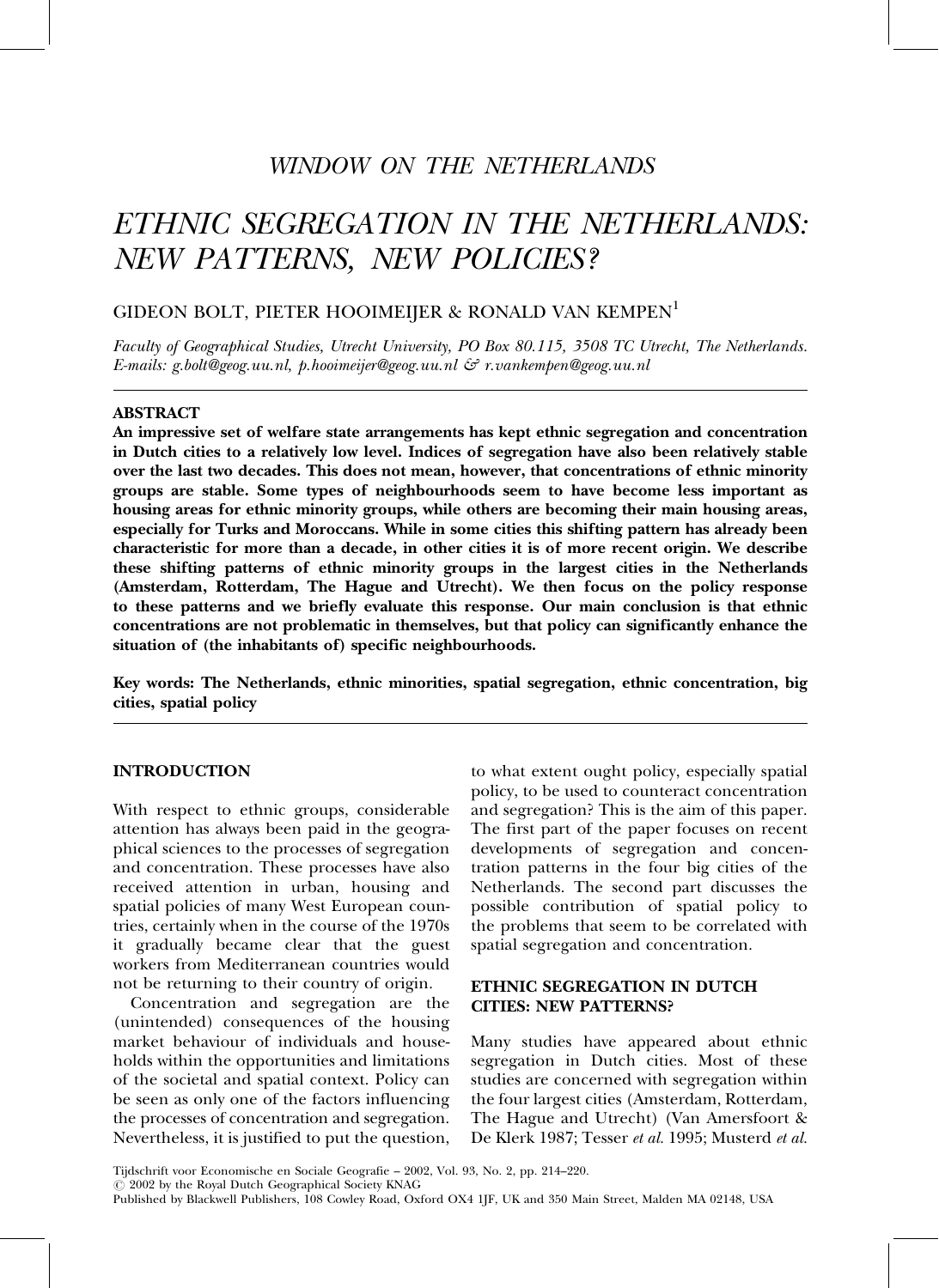1998; Van Kempen & Van Weesep 1997). In some cases attention is also paid to mediumsized cities (Tesser et al. 1995; Bolt & Van Kempen 1997) and in just a few cases an explicit comparison is made with cities abroad (Musterd et al. 1998).

The large ethnic minority groups are very strongly concentrated in the big cities. In 1992, 57% of Surinamese, 48% of Moroccans, 37% of Turks and 31% of Antilleans lived in the four big cities. The share of the four big cities in the total population was only 13%. The concentration of ethnic minority groups in the four big cities has remained more or less stable over the last decade. Existing concentrations are strengthened through immigration being strongly directed to the big cities. In 1997, 45% of Turkish immigrants arrived in the four big cities, while for Moroccans, Surinamese and Antilleans the percentages were 53%, 63% and 41% respectively (Van Huis & Nicolaas 1999). The orientation of immigrants in the four big cities is thus clearly still higher than that of the ethnic minority groups already living there.

At the same time, the suburbanisation of Turks and Moroccans remains particularly low in comparison with the indigenous population. The limited suburbanisation can be partly explained by the poor income position of many ethnic minority groups. Their housing market position appears to be weaker than that of comparable indigenous groups, so that they have fewer opportunities to leave the city (Bootsma 1998).

How can ethnic segregation in the four largest Netherlands cities be characterised? And how has this changed in the last few years? An important first observation is that the segregation of the ethnic minority groups distinguished takes no extreme forms (Table 1). Segregation is certainly present, and is markedly stronger in Rotterdam and The Hague than in Amsterdam or Utrecht, but it is certainly not the case that the groups distinguished only live in a few neighbourhoods while the rest of the city is not accessible. It is also clear that in general Turks and Moroccans display a stronger segregation than other groups, such as Surinamese and Antilleans.

How has the segregation of the different ethnic minority groups developed in the last

few decades? According to the Chicago School (Park 1925/1974) the segregation of ethnic groups should decline the longer they stay in the receiving society. The idea is that the longer the length of residence becomes, the more the need to remain in the vicinity of fellow countrymen declines. Moreover many immigrants manage in the course of time to improve their social-economic status, so that they are also less frequently designated to cheap dwellings in concentration neighbourhoods (Massey 1985). Bearing in mind the ideas of the Chicago School, a decline in segregation in the four big cities ought to be evident. However, between 1980 and the first half of the 1990s few large shifts occurred in the scale of the segregation (Table 1).

Apparently it is not the case that the various groups spread over the city to an increasing extent. Only in The Hague (often called the most segregated city of the Netherlands) was there any sign of a decline in the segregation of the different groups. In the other three big cities there is evidence of a fairly stable level of segregation.

Looking at the last few years for which data are available (1995 and 1998), the most striking fact is that the segregation of ethnic minority groups in Amsterdam and Utrecht is increasing while in Rotterdam and The Hague it is declining. The segregation level is somewhat higher in The Hague and Rotterdam ( just as it was in the years prior to 1995), but the four cities are growing closer together. When the separate groups are considered, the same story applies to Moroccans and Turks (with the exception of Utrecht, where the segregation of Turks has remained stable).

The development of the segregation of Surinamese and Antilleans between 1995 and 1998 differs however from that of Turks and Moroccans. The segregation of Surinamese has declined in each of the four big cities in the same period (to a greater or lesser extent). With Antilleans there is evidence of declining segregation in Rotterdam and Utrecht, while the segregation level in Amsterdam and The Hague has remained stable.

Segregation figures are only part of the story. The same value of the segregation index might hide different patterns of spatial concentration. What can be said about the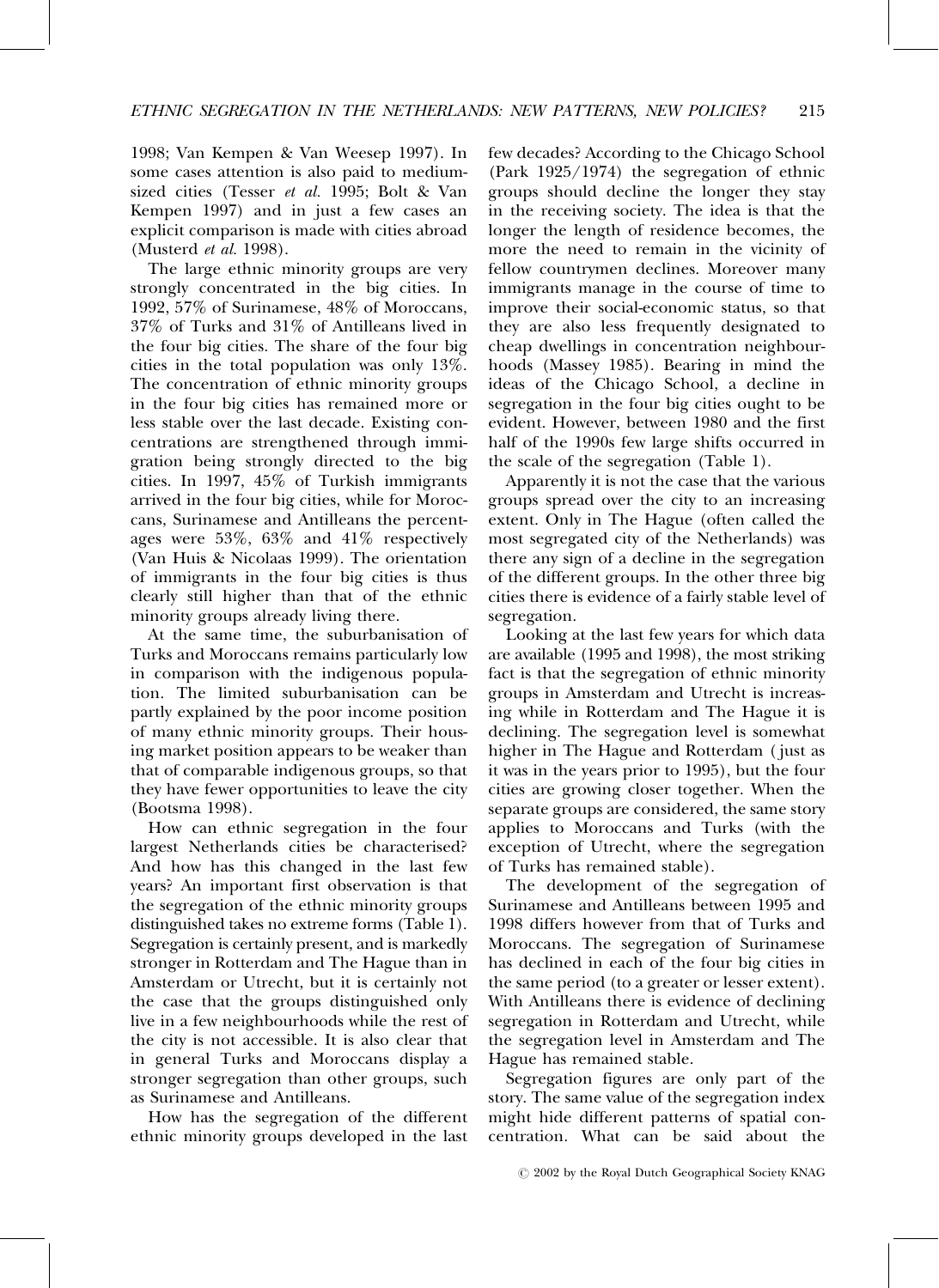|           | Turks | Moroccans | Surinamese | Antilleans | Minorities <sup>3</sup> |
|-----------|-------|-----------|------------|------------|-------------------------|
| Amsterdam |       |           |            |            |                         |
| 1980      | 37.3  | 38.8      | 27.8       | 26.2       | 30.0                    |
| 1986      | 38.8  | 36.9      | 33.7       | 33.0       | 31.5                    |
| 1995      | 40.7  | 39.1      | 34.8       | 34.9       | 31.7                    |
| 1998      | 42.3  | 41.2      | 34.2       | 35.1       | 33.1                    |
| Rotterdam |       |           |            |            |                         |
| 1980      |       |           |            |            | 46.5                    |
| 1986      |       |           |            |            | 43.0                    |
| 1995      | 51.7  | 46.8      | 28.6       | 28.5       | 43.0                    |
| 1998      | 49.9  | 44.2      | 26.2       | 25.7       | 40.8                    |
| The Hague |       |           |            |            |                         |
| 1980      | 66.4  | 64.7      |            |            | 55.5                    |
| 1986      | 65.1  | 57.3      | 46.4       | 26.9       | 52.7                    |
| 1995      | 54.6  | 49.9      | 40.2       | 25.5       | 43.1                    |
| 1998      | 53.0  | 48.6      | 38.7       | 25.9       | 41.8                    |
| Utrecht   |       |           |            |            |                         |
| 1980      |       |           |            |            | 37.1                    |
| 1986      | 46.4  | 37.2      |            |            | 33.2                    |
| 1995      | 43.2  | 42.2      | 24.0       | 22.5       | 32.9                    |
| 1998      | 43.1  | 44.5      | 23.4       | 19.5       | 34.8                    |

Table 1. Segregation index<sup>1</sup> of ethnic minority groups<sup>2</sup> in the four big cities, 1980, 1986, 1995 and 1998.

1. The segregation index indicates the share of the population category that would have to move to obtain a distribution over the municipality that is equivalent to that of the rest of the population. The maximum value is 100, the minimum value is 0.

2. A member of an ethnic minority is someone born outside the Netherlands, or having one parent born outside the Netherlands.

3. Turks, Moroccans, Surinamese, Antilleans, South-Europeans; for 1995 and 1998 also 'other non industrialised countries'.

Source: Tesser et al. 1995; Van Kempen et al. 2000.

changing concentration of the minority ethnic groups in different kinds of neighbourhoods in the cities under research? The general picture is that neighbourhoods built between 1945 and 1975 have become more and more important for the housing of ethnic minority groups. The housing stock in most of these neighbourhoods consists mainly of relatively cheap social rented dwellings. Turks and Moroccans especially have become very much dependent on this section of the housing market.

Differences between the four big cities can be found in the timing of the shift towards post-war neighbourhoods. The distribution pattern of ethnic minority groups in Amsterdam has changed little during the last few years. The relative importance of the pre-war neighbourhoods near the inner city is declining. Most growth is to be found without exception in Amsterdam West, in neighbourhoods built soon after the war or in the 1960s and 1970s. The higher segregation index in 1998 can be attributed to these neighbourhoods. Most of these neighbourhoods were also neighbourhoods with a high concentration of ethnic minority groups in 1995.

For Utrecht, in general terms the same story applies. A strong increase is taking place exclusively at the edges of the city, particularly in the neighbourhoods that were developed between the end of the 1950s and 1970. In the older concentration neighbourhoods at the edge of the inner city there is evidence of only a slight growth, or even a decline in the share of ethnic minority groups. In Utrecht the increase in the share of ethnic minority groups in the districts dating from the 1960s is responsible for most of the increasing segregation.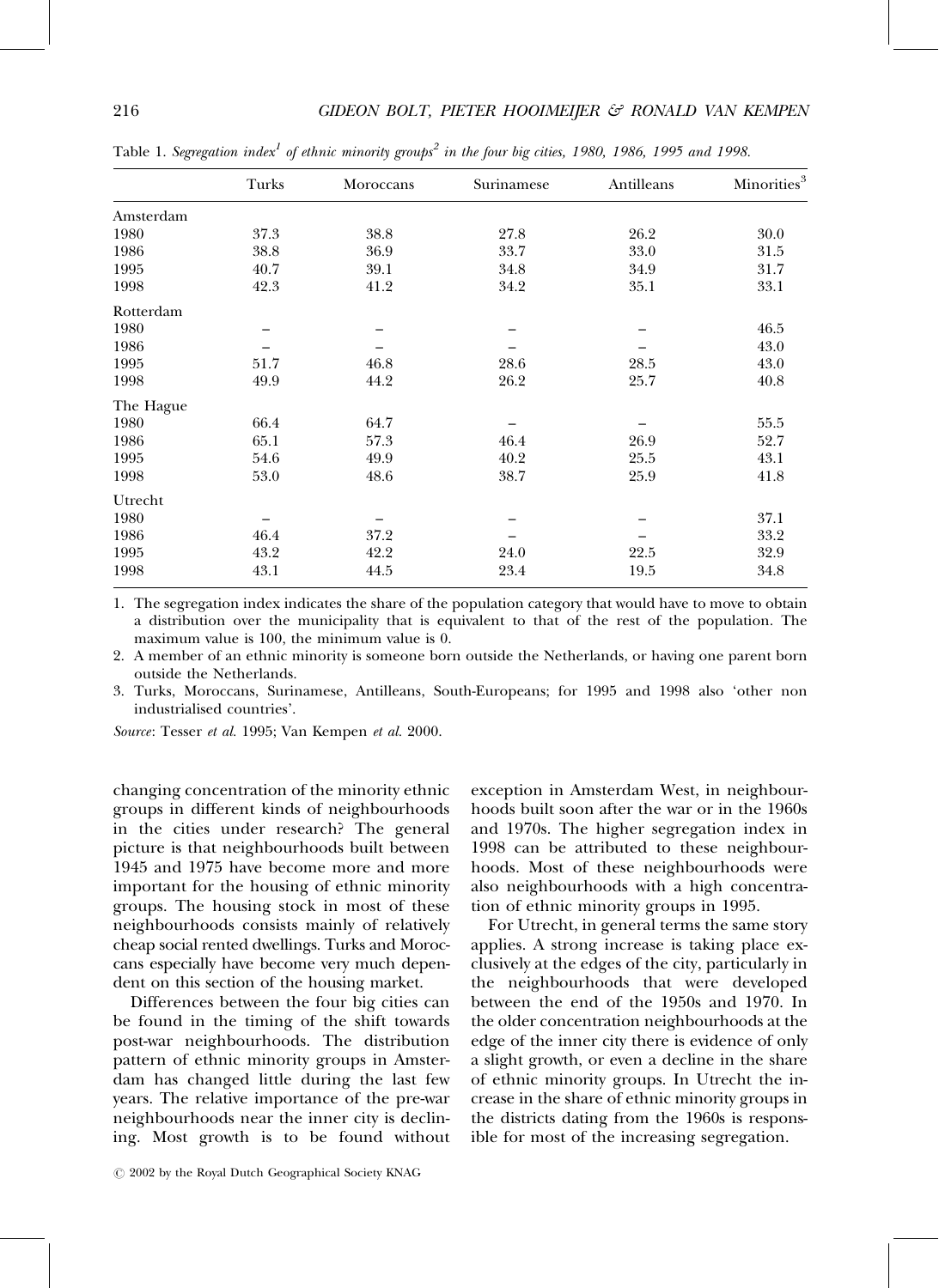

## Change

decrease (in percentages) slight increase (0–2%) moderate increase (2–5%) large increase (5–7.5%) very large increase (over 7.5%) not included (fewer than 650 inhabitants)

Figure 1. Change in ethnic minority population in four cities per neighbourhood, 1995–98.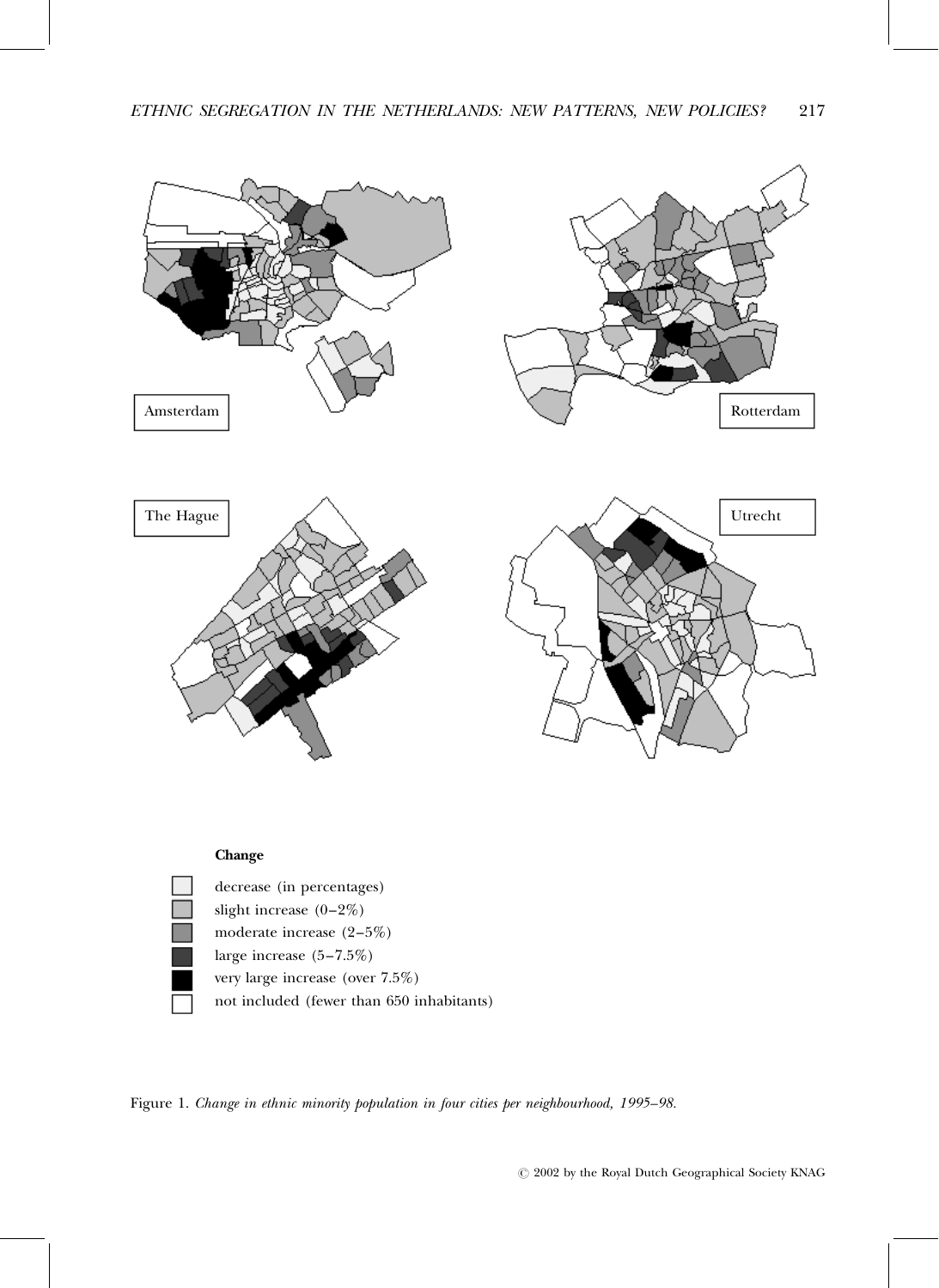In Rotterdam, the ethnic minority groups are still much more heavily concentrated in the pre-war residential districts than in Amsterdam or Utrecht. At the same time the importance of a number of post-war neighbourhoods has strongly increased. Since the share of ethnic minority groups in these neighbourhoods in 1995 was still fairly low, the increase of the ethnic minority population in these neighbourhoods has played a large part in the reduction of the segregation index. In addition, the reduction in the share of the ethnic minority population in a few concentration districts has also played a part.

In The Hague the greatest growth in the ethnic minority population is taking place in the existing concentration areas, or at their edges. A few pre-war neighbourhoods have undergone the greatest growth; there is actually also a strong growth in a few postwar neighbourhoods at the edges of the traditional concentration area and in the southwest of The Hague. Since the concentration of ethnic minority groups in many of these post-war districts was still low in 1995, the increase in the ethnic minority population in these neighbourhoods has played an important part in the reduction of the segregation index.

In summary, the growth of the ethnic minority population in Utrecht and Amsterdam has taken place increasingly in post-war neighbourhoods. Until recently, the fact that ethnic minority groups had penetrated these neighbourhoods relatively often in Utrecht and Amsterdam ensured a lower segregation level for these districts than in Rotterdam or The Hague. However, the concentrations in several post-war neighbourhoods have now increased strongly, and the segregation level of the groups is increasing in both cities. In Rotterdam and The Hague on the other hand, many of the older concentration neighbourhoods are still among the fast growth areas. In the last few years the number of minority group residents in various post-war neighbourhoods has actually also increased markedly. Since ethnic minority groups had not previously been so strongly concentrated in such neighbourhoods, a declining segregation is the consequence.

#### A ROLE FOR SPATIAL POLICY?

To what extent do the observations outlined above provide an argument for policy options that can counter the disadvantages of segregation while at the same time not destroying the advantages of concentration? The question that needs to be addressed here is whether, and in what ways, spatial policy is necessary and meaningful.

The necessity for spatial policy is not to be derived from the existence of concentrations as such, but in the nature of the concentrations and the spatially perceived negative phenomena that accompany them. In a number of concentration areas tension arises between the various population groups; there is little evidence of social cohesion, criminality figures are high, the physical environment becomes derelict, there is high unemployment, extensive dealing in and use of drugs (Tesser et al. 1995). To that can be added that the dwellings in these districts are usually small and have poor sound insulation, the open-space development is unattractive, the nuisance from immediate and other neighbours is substantial, as is the dissatisfaction with the dwelling and the residential environment, and the propensity to move in these districts is relatively high. In other words, to assert that concentration in itself is not a problem is not to say that no problems arise that are associated with that concentration.

Concentrations of ethnic and low-income groups arise in neighbourhoods where the housing and neighbourhood quality leaves much to be desired, and where many dwellings become vacant through the relocation of households with higher incomes which can improve their housing situation. Such phenomena as criminality and the increase of the social distance between residents are associated spatially with increasing concentration and in their turn neighbourhood-quality damage. This deleterious effect can once more lead to the relocation of economically successful residents, so that existing social networks become weaker and informal support declines.

Such a downward spiral leads to segregation having an increasingly forced character. The negative effects must mostly be borne by those who, because of their low income, have no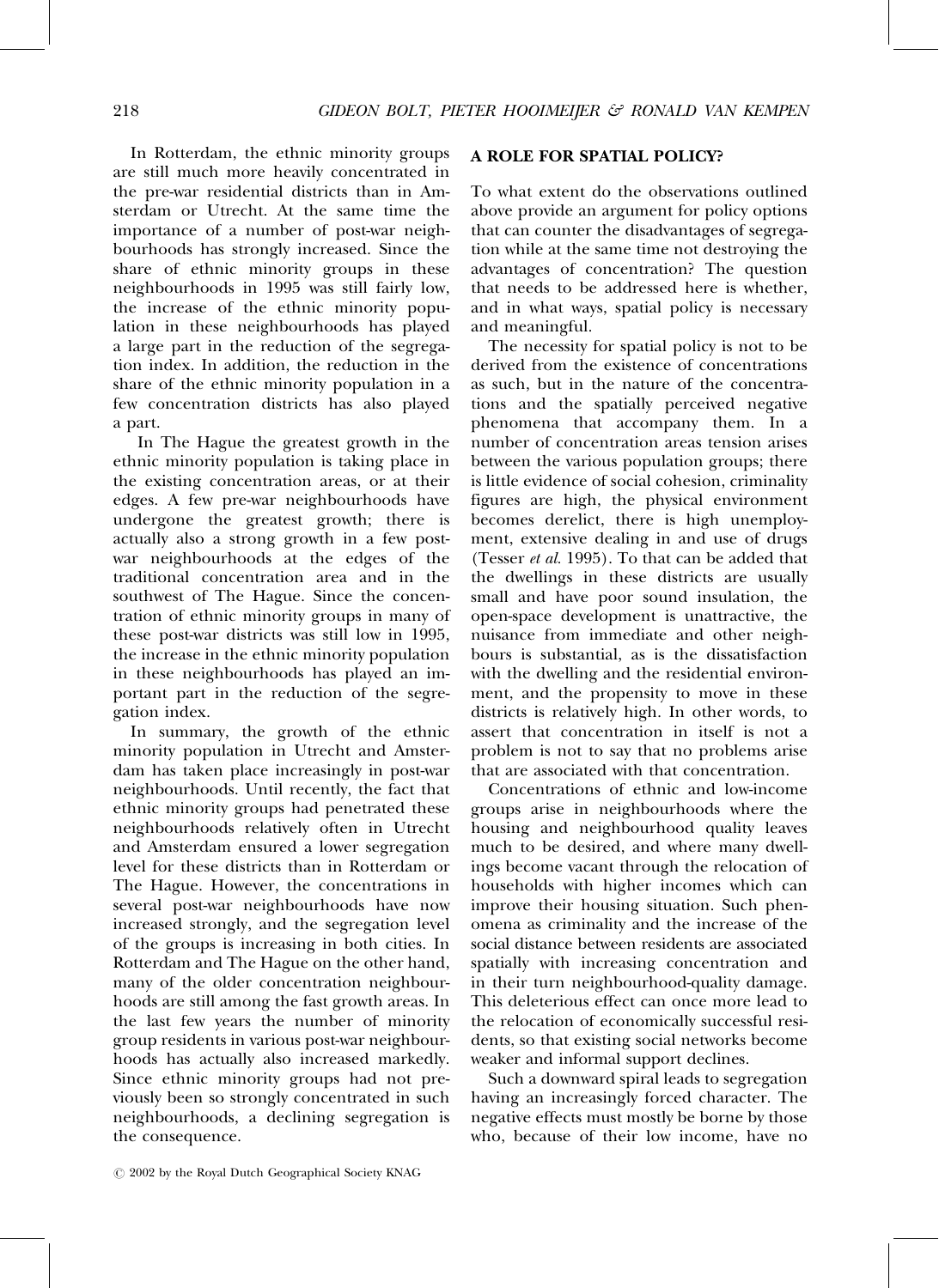opportunity to leave the neighbourhood. Enhancing the choice space set of higher-income groups can reinforce this spiral. Through meeting the residential desires of an increasingly large group of more prosperous households on urban extension sites and in the suburbs this selective moving process will accelerate and the forced segregation will move into a higher gear.

The conclusion is then that a substantial task still lies ahead for spatial policy. In specific terms, three policy options can be considered:

- 1. Improvement of access to employment opportunities from the neighbourhoods in the inner city.
- 2. Extension of the housing opportunities for groups with a low income outside the city.
- 3. Improvement in the quality of the housing and the residential environment in the city itself. These options are further considered below.

Improvement of access to employment opportunities from the neighbourhoods in the inner city – Concentration of employment opportunities on urban locations that are not only readily accessible by car but also by bicycle or public transport could contribute to the employment opportunities of urban residents with a low level of education, living in concentration areas. Attention must also be paid to the support of the independent entrepreneur. Ethnic entrepreneurship is not only a form of self-employment, but also a source of paid employment for others working with these entrepreneurs. Regulation and adequate support can contribute to the development of this to an important extent. It is probably even more important to ensure that suitable accommodation becomes available.

Extension of the housing opportunities for groups with a low income outside the city – Policy ought not to be restricted to the areas within the city boundaries. The reduction of affordable housing alternatives within the city will in any case be compensated for in part by the supply of alternatives elsewhere. In suburban municipalities (old and new) the supply of cheap, affordable rental dwellings must be sufficient to be able to offer the lower-income

groups adequate freedom of choice in a spatial sense. The increase in the availability of cheap dwellings outside the concentration areas and outside the city boundaries does not aim explicitly at the counteraction of the poverty and ethnic concentration (and certainly also not at the reduction of poverty in itself); it aims rather at the enhancement of the choice opportunities of low-income households from a spatial point of view.

Improvement in the quality of the housing and the residential environment in the city itself – Improvement of the housing stock can to an important extent contribute to the improvement of the residential situation of households that have had to manage on a low income on a long-term basis. In addition, differentiation of the housing stock and the enhancement of the opportunities of making a residential career within the city binds higher incomes households to the city.

#### **CONCLUSION**

Segregation indices for ethnic minority groups in the big cities of the Netherlands have been remarkably stable over the last 20 years. However, these indices conceal powerful dynamics in the distribution and concentration pattern of ethnic minority groups. While in Amsterdam and Utrecht the early post-war areas had already experienced a sizeable input of ethnic minority groups, in the second half of the 1990s the early post-war parts of Rotterdam and The Hague also had an increasing inflow of ethnic minority groups. At the same time the importance of the older districts in various cities as housing areas for ethnic minority groups has decreased. Ethnic minority groups have hardly penetrated the newer residential areas in the city or the suburban residential areas outside it.

For the future it would not seem unreasonable to predict a strengthening of segregation and concentration on the basis of both income and ethnicity. In particular many socialeconomic developments work so as to promote segregation. The increasing prosperity leads to a larger choice space set for those who share in this prosperity (indigenous and ethnic minority groups) and to an increasing concentration in